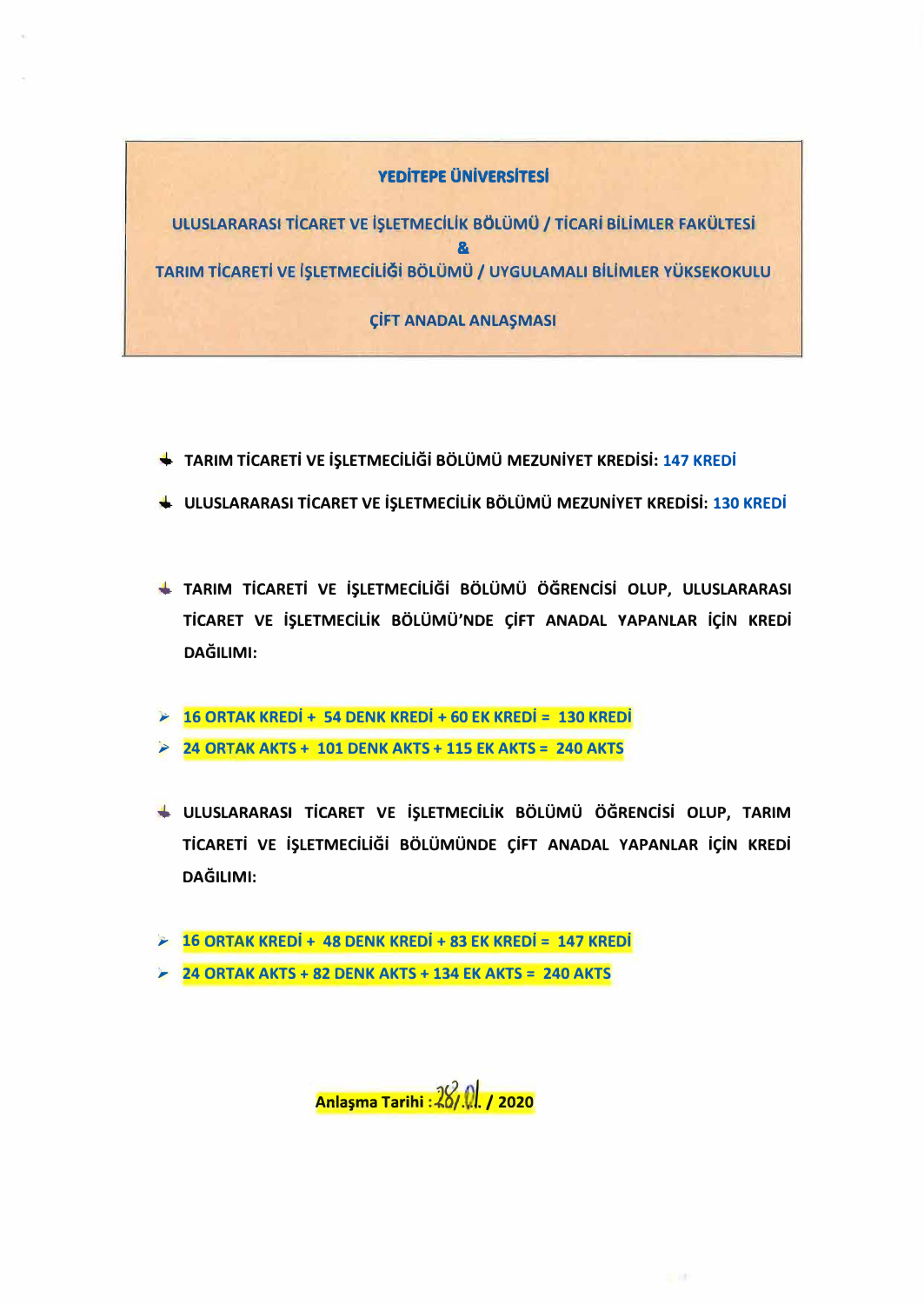| ULUSLARARASI TİCARET VE İŞLETMECİLİK BÖLÜMÜ |                                            |                |                          | TARIM TİCARETİ VE İŞLETMECİLİĞİ BÖLÜMÜ |                                            |                |                          |
|---------------------------------------------|--------------------------------------------|----------------|--------------------------|----------------------------------------|--------------------------------------------|----------------|--------------------------|
| <b>DERS KODU</b>                            | <b>DERS ADI</b>                            | <b>DÖNEM</b>   | Y/ECTS<br><b>KREDISI</b> | <b>DERS KODU</b>                       | <b>DERS ADI</b>                            | <b>DÖNEM</b>   | Y/ECTS<br><b>KREDISI</b> |
| <b>TKL 201</b>                              | Turkish Language I                         | 1              | 2/2                      | <b>TKL 201</b>                         | Turkish Language I                         | 3              | 2/2                      |
| <b>TKL 202</b>                              | Turkish Language II                        | $\overline{2}$ | 2/2                      | <b>TKL 202</b>                         | Turkish Language II                        | 4              | 2/2                      |
| <b>HUM 103</b>                              | <b>Humanities</b>                          | $\overline{2}$ | 2/3                      | <b>HUM 103</b>                         | <b>Humanities</b>                          | $\overline{2}$ | 2/3                      |
| <b>AFN 132</b>                              | Principles of Financial<br>Accounting      | $\overline{2}$ | 3/6                      | <b>AFN 132</b>                         | Principles of Financial<br>Accounting      | $\overline{2}$ | 3/6                      |
| <b>HTR 301</b>                              | History of Turkish<br><b>Revolution I</b>  | 3              | 2/2                      | <b>HTR 301</b>                         | History of Turkish<br><b>Revolution I</b>  | 5              | 2/2                      |
| <b>HTR 302</b>                              | History of Turkish<br><b>Revolution II</b> | 4              | 2/2                      | <b>HTR 302</b>                         | History of Turkish<br><b>Revolution II</b> | 8              | 2/2                      |
| <b>ATD 345</b>                              | <b>Financial Management</b>                | 5              | 3/7                      | <b>ATD 345</b>                         | <b>Financial Management</b>                | 5              | 3/7                      |

## ULUSLARARASI TİCARET VE İŞLETMECİLIK BÖLÜMÜ İLE TARIM TİCARETİ VE İŞLETMECİLIĞI BÖLÜMÜ ARASI<mark>NDA</mark> **KABUL EDiLEN ORTAK DERSLER:**

**TOPLAM ORTAK DERS KREDiSi 16/ 24 TOPLAM ORTAK DERS KREDiSi 16/ 24** 

| ULUSLARARASI TICARET VE İŞLETMECILIK BÖLÜMÜ İLE TARIM TICARETI VE İŞLETMECILIĞI BÖLÜMÜ ARASINDA<br><b>KABUL EDİLEN DENK DERSLER:</b> |                                                                          |                         |                                        |                  |                                                     |                |                          |
|--------------------------------------------------------------------------------------------------------------------------------------|--------------------------------------------------------------------------|-------------------------|----------------------------------------|------------------|-----------------------------------------------------|----------------|--------------------------|
| ULUSLARARASI TİCARET VE İŞLETMECİLİK BÖLÜMÜ                                                                                          |                                                                          |                         | TARIM TİCARETİ VE İŞLETMECİLİĞİ BÖLÜMÜ |                  |                                                     |                |                          |
| <b>DERS KODU</b>                                                                                                                     | <b>DERS ADI</b>                                                          | <b>DÖNEM</b>            | Y/ECTS<br><b>KREDISİ</b>               | <b>DERS KODU</b> | <b>DERS ADI</b>                                     | <b>DÖNEM</b>   | Y/ECTS<br><b>KREDISİ</b> |
| <b>ECON 111</b>                                                                                                                      | Principles of<br><b>Microeconomics</b>                                   | $\mathbf{1}$            | 3/7                                    | <b>AGR 103</b>   | Principles of Economics                             | $\mathbf{1}$   | 3/5                      |
| <b>MATH133</b>                                                                                                                       | <b>Basic Mathematics</b>                                                 | $\mathbf{1}$            | 3/5                                    | AGR 101          | <b>Numerical Methods</b>                            | $\mathbf{1}$   | 3/5                      |
| <b>AFE 131</b>                                                                                                                       | Academic English I                                                       | $\mathbf{1}$            | 3/5                                    | <b>AFE 121</b>   | Advanced English I                                  | $\mathbf{1}$   | 3/5                      |
| <b>ATD 132</b>                                                                                                                       | Introduction to Marketing                                                | $\mathbf{1}$            | 3/5                                    | <b>BBA204</b>    | Principles of<br>Entrepreneurship                   | 4              | 3/6                      |
| <b>ATD 234</b>                                                                                                                       | <b>International Business</b>                                            | $\overline{2}$          | 3/7                                    | <b>AGR 303</b>   | <b>International Trade</b>                          | 5              | 3/5                      |
| <b>STAT 410</b>                                                                                                                      | <b>Statistics</b>                                                        | 3                       | 3/5                                    | <b>AGR 203</b>   | Agricultural Statistics and<br>Evaluation           | 3              | 3/4                      |
| ATD 290                                                                                                                              | Internship I                                                             | 4                       | 3/7                                    | <b>AGR 390</b>   | Summer Practice I                                   | 5              | 0/1                      |
| ATD 390                                                                                                                              | Internship II                                                            | 6                       | 3/2                                    | AGR 490          | <b>Summer Practice II</b>                           | $\overline{7}$ | 0/1                      |
| <b>ATD 413</b>                                                                                                                       | Turkish Foreign Trade<br><b>Regime and Customs</b><br><b>Regulations</b> | $\overline{7}$          | 3/7                                    | AGR 206          | EU Agricultural Policy and<br><b>Customs Union</b>  | 4              | 3/5                      |
| <b>ATD 311</b>                                                                                                                       | <b>Export and Import</b><br>Management                                   | 5                       | 3/7                                    | AGR204           | Agricultural Import and<br><b>Export Management</b> | 4              | 3/6                      |
|                                                                                                                                      | <b>Free Elective I</b>                                                   | $\overline{\mathbf{5}}$ | 3/5                                    | <b>AGR XXX</b>   | Area Elective I**                                   | $\overline{7}$ | 3/5                      |
|                                                                                                                                      | <b>Free Elective II</b>                                                  | 6                       | 3/5                                    | AGR XXX          | Area Elective II**                                  | $\overline{7}$ | 3/5                      |
|                                                                                                                                      | <b>Free Elective III</b>                                                 | $\overline{7}$          | 3/5                                    | <b>AGR XXX</b>   | Area Elective III**                                 | 8              | 3/5                      |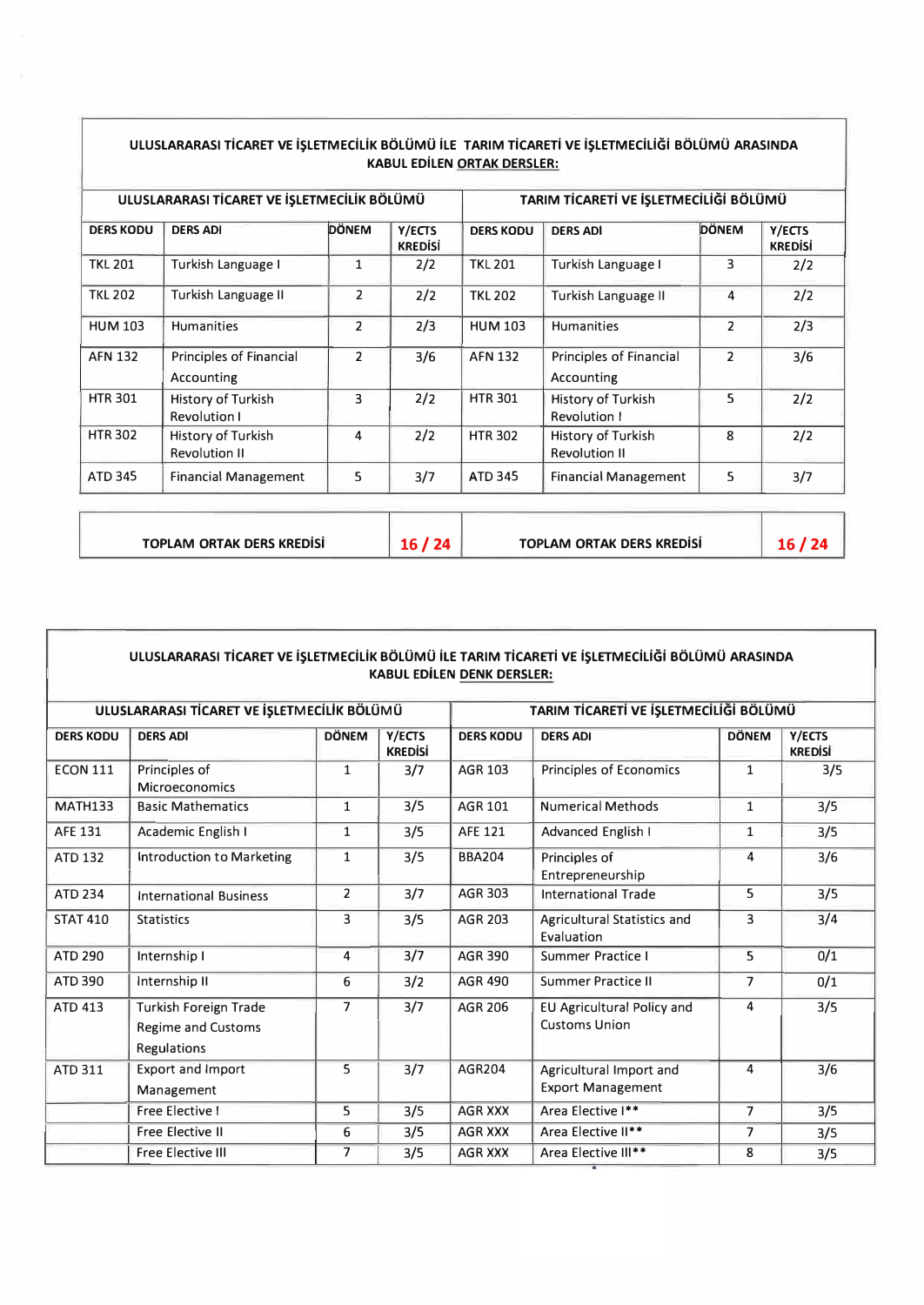|                                 | Free Elective IV            | 8   | 3/5    | AGR XXX              | Area Elective IV**                          | 3/5   |
|---------------------------------|-----------------------------|-----|--------|----------------------|---------------------------------------------|-------|
| ATD 255                         | Departmental Elective I*    |     | 3/6    | ATD 255              | Area Elective V                             | 3/5   |
| <b>ACM 111</b>                  | Departmental Elective II*** | 3   | 3/6    | <b>COMP 101</b>      | <b>Basic Information</b><br>Technologies*** | 3/4   |
|                                 | Departmental Elective III   |     | 3/6    | AFE 122              | Advanced English II**                       | 3/5   |
| Departmental Elective IV*       |                             | 3/6 | FE XXX | <b>Free Elective</b> | 3/5                                         |       |
| <b>TOPLAM DENK DERS KREDISI</b> |                             |     | 54/101 |                      | <b>TOPLAM DENK DERS KREDISI</b>             | 48/82 |

*\* Ogrenciler bu dersi Uluslararas, Ticaret ve i5letmecilik Boliimiinden almak zorundadtr.* 

*\*\* Ogrenciler bu dersi Tar,m Ticareti ve i5letmeciligi Boliimiinden almak zorundadtr.* 

*\*\*\* Ogrenciler bu dersi kendi boliim programmdan se�ebilirler.* 

## ULUSLARARASI TICARET VE İŞLETMECILIK BÖLÜMÜ ÖĞRENCISI OLUP, TARIM TICARETI VE İŞLETMECILIĞI **BOL0M0NDE c;iFT ANADAL VAPMAK iSTEVEN OGRENCiNiN ALMASI GEREKEN EK DERSLERi:**

| <b>DERS KODU</b>                                                                         | <b>IANINI TICANETI VE IŞLETIVILCILIĞI BOLUNIU</b><br><b>DERS ADI</b> | <b>DÖNEM</b>   | Y/ECTS         |  |
|------------------------------------------------------------------------------------------|----------------------------------------------------------------------|----------------|----------------|--|
|                                                                                          |                                                                      |                | <b>KREDISİ</b> |  |
| <b>AGR 105</b>                                                                           | Ecology                                                              | $\mathbf{1}$   | 3/5            |  |
| <b>AGR 107</b>                                                                           | <b>Principles of Soil Science</b>                                    | 1              | 3/5            |  |
| AGR102                                                                                   | <b>Environmental Economics and Trade</b>                             |                | 3/6            |  |
| AGR104                                                                                   | <b>Environmental Pollution</b>                                       |                | 3/6            |  |
| <b>HRM322</b>                                                                            | Occupational Health and Safety                                       |                | 3/5            |  |
| AGR201                                                                                   | <b>Commodity Markets Analysis</b>                                    | $\overline{3}$ | 3/4            |  |
| ATR211                                                                                   | Purchasing, Warehousing & Distribution                               | 3              | 3/6            |  |
| AGR205                                                                                   | <b>Agricultural Trade Management</b>                                 | 3              | 3/5            |  |
| AGR207                                                                                   | Introduction to Microbiology                                         | 3              | 3/4            |  |
| AGR208                                                                                   | <b>Agriculture Models</b>                                            | 4              | 3/5            |  |
| AGR202                                                                                   | Agricultural Information Systems and Data Processing                 |                | 3/6            |  |
| AGR301                                                                                   | <b>Blockchain I</b>                                                  | 5              | 3/6            |  |
| AGR305                                                                                   | Agricultural Law                                                     |                | 3/4            |  |
| <b>Agricultural Small Family Business</b><br>AGR307                                      |                                                                      | 5              | 3/5            |  |
| Long-term Internship I<br>AGR380                                                         |                                                                      | 6              | 11/15          |  |
| AGR382                                                                                   | Long-term Internship II                                              | 6              | 11/15          |  |
| AGR401                                                                                   | <b>Blockchain II</b>                                                 | $\overline{7}$ | 3/6            |  |
| AGR403                                                                                   | <b>Agricultural Pricing</b>                                          | $\overline{7}$ | 3/5            |  |
| AGR405                                                                                   | Land Management, Improvement and Waste                               | 7              | 3/4            |  |
|                                                                                          | Management                                                           |                |                |  |
| AGR407                                                                                   | <b>Plant Protection and Biological Fighting</b>                      | 7              | 3/5            |  |
| AGR402                                                                                   | Plant Nutrition Fertilization and Irrigation                         | 8              | 4/7            |  |
| <b>AGR492</b>                                                                            | <b>Graduation Project</b>                                            | 8              | 3/5            |  |
| ULUSLARARASI TİCARET VE İŞLETMECİLİK BÖLÜMÜ ÖĞRENCİSİNE GELEN EK KREDİ<br><b>TOPLAMI</b> |                                                                      |                |                |  |

### **TARIM TICARETI VE ISI ETMECILIĞI BÖLÜMLÜ**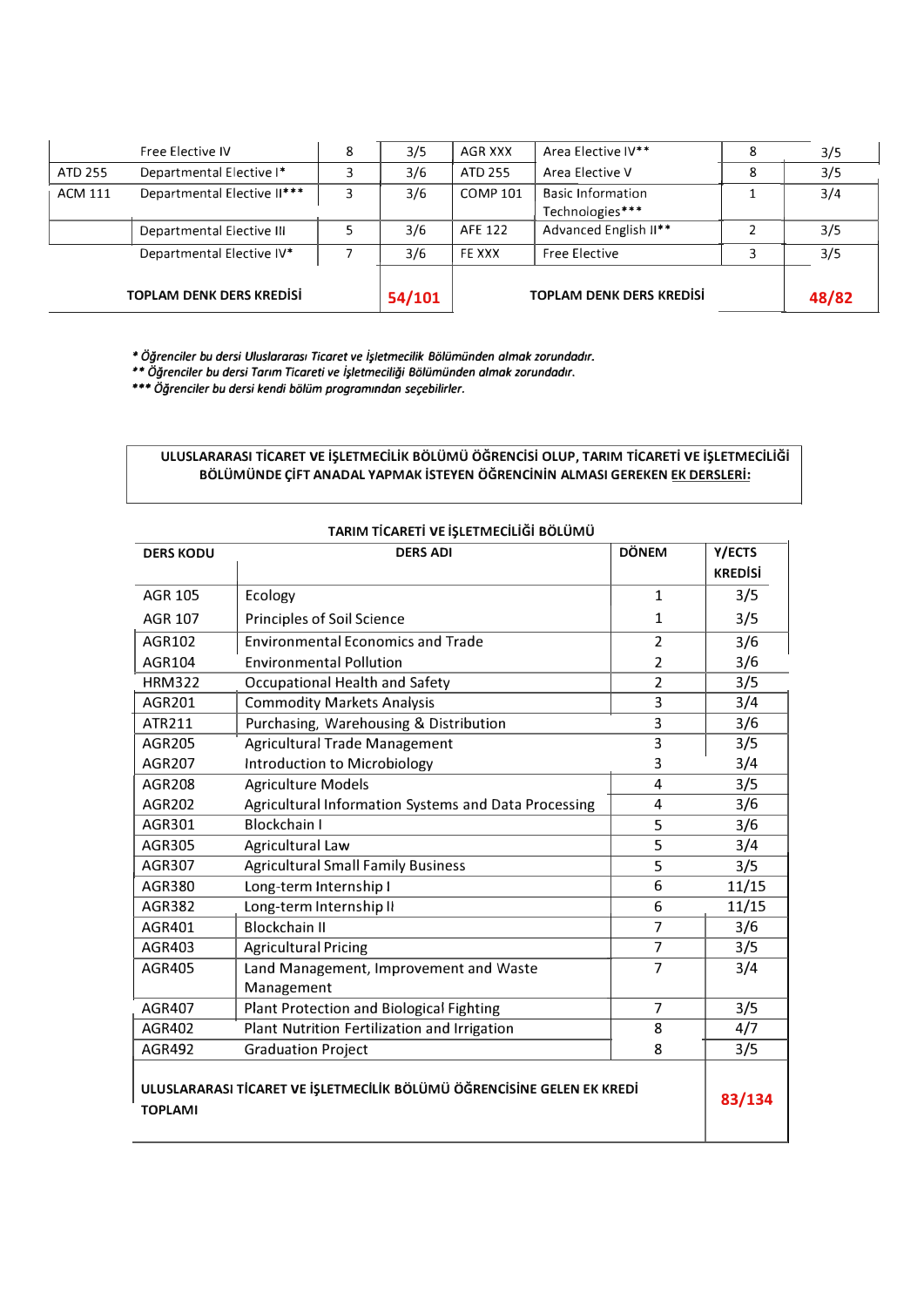### **TARIM TiCARETi VE iSLETMECiLiGi BOL0M0 OGRENCisi OLUP, ULUSLARARASI TICARET VE iSLETMECILiK BOL0M0NDE f;iFT ANADAL VAPMAK ISTEVEN OGRENCiNiN ALMASI GEREKEN EK DERSLERi:**

| <b>DERS KODU</b> | <b>DERS ADI</b>                                                           | <b>DÖNEM</b>   | Y/ECTS<br><b>KREDISİ</b> |
|------------------|---------------------------------------------------------------------------|----------------|--------------------------|
| <b>ATD 141</b>   | Management and International Trade                                        | $\mathbf{1}$   | 3/6                      |
| <b>MATH134</b>   | <b>Advanced Mathematics</b>                                               | $\overline{2}$ | 3/5                      |
| <b>ECON 122</b>  | <b>Principles of Macroeconomics</b>                                       | $\overline{2}$ | 3/7                      |
| <b>ATD 243</b>   | <b>International Economics</b>                                            | 3              | 3/6                      |
| <b>AFXX</b>      | One Compulsory Foreign Language I                                         | 3              | 3/5                      |
| <b>AFXX</b>      | One Compulsory Foreign Language II                                        | 4              | 3/5                      |
| <b>ATD 316</b>   | <b>Economic Geography</b>                                                 | 4              | 3/7                      |
| <b>STAT 411</b>  | <b>Advanced Statistical Applications</b>                                  | 4              | 3/5                      |
| <b>ETT 111</b>   | Introduction to e-commerce                                                | 4              | 3/4                      |
| <b>AFXX</b>      | One Compulsory Foreign Language III                                       | 5              | 3/5                      |
| <b>ATD 312</b>   | <b>Foreign Trade Finance</b>                                              | 6              | 3/5                      |
| <b>ATD 324</b>   | <b>Turkish Industry</b>                                                   | 6              | 3/6                      |
| <b>ATD 457</b>   | The Turkish Tax System                                                    | 6              | 3/6                      |
| <b>ACM 312</b>   | <b>Management Information Systems</b>                                     | 6              | 3/6                      |
| <b>ATD 473</b>   | <b>Global Trade and Investment</b>                                        | $\overline{7}$ | 3/6                      |
|                  | Departmental Elective V*                                                  | $\overline{7}$ | 3/6                      |
| <b>ATD 424</b>   | <b>Business Strategy</b>                                                  | 8              | 3/7                      |
| <b>ACM 432</b>   | <b>Enterprise Information Systems</b>                                     | 8              | 3/6                      |
|                  | Departmental Elective VI*                                                 | 8              | 3/6                      |
|                  | Departmental Elective VII*                                                | 8              | 3/6                      |
|                  | TARIM TİCARETİ VE İŞLETMECİLİĞİ BÖLÜMÜ ÖĞRENCİSİNE GELEN EK KREDİ TOPLAMI |                | 60/115                   |